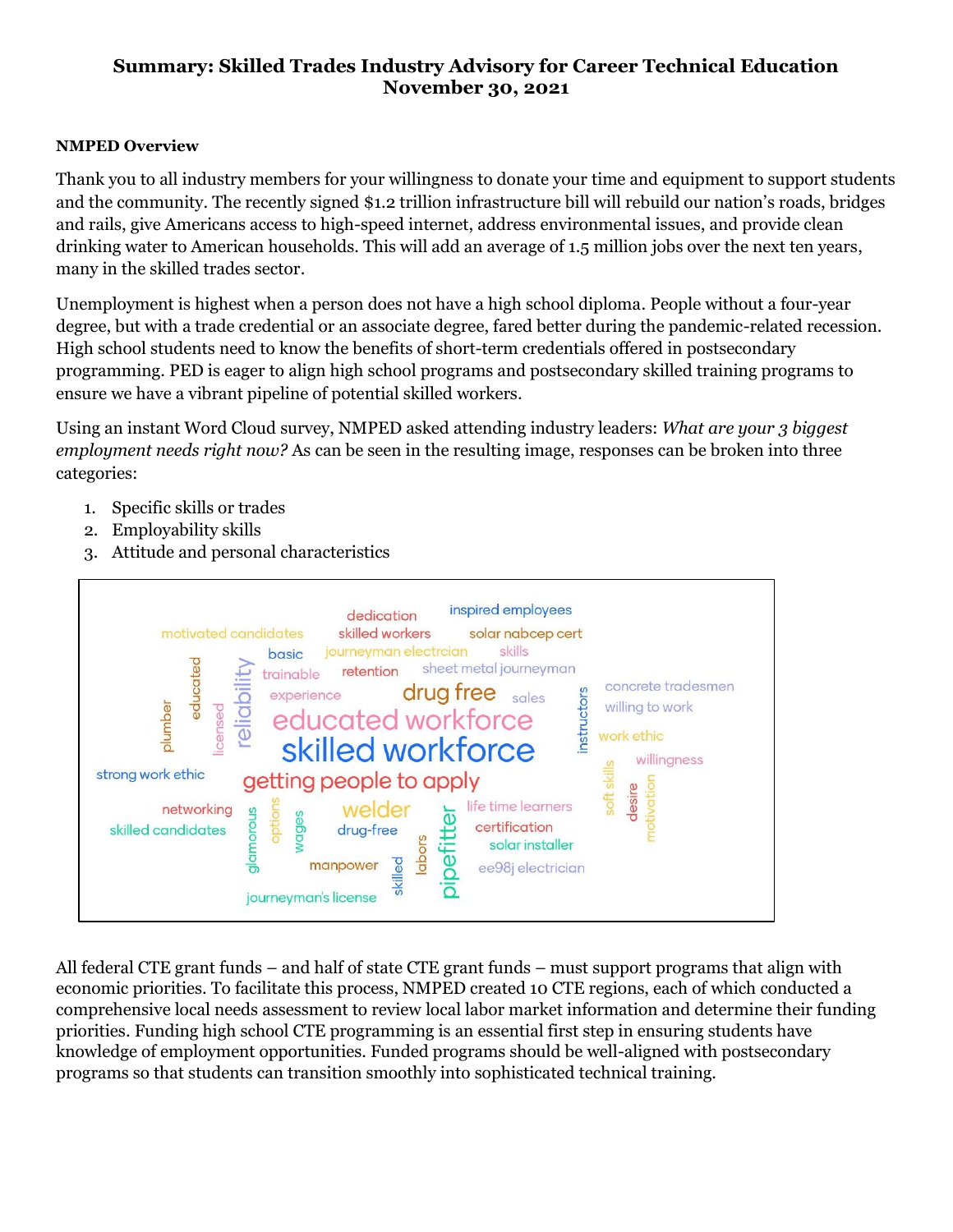All CTE regions in New Mexico identified one or more of the following skilled trades as priorities:

- Construction Trades
- Drafting
- Manufacturing
- Transportation
- Welding

High school students are the next generation of skilled tradesmen and women. 70% of students take at least one CTE course during high school, but only 17% of students take a skilled trades class. Just 3% of students take two skilled trades classes within the same program—*which means 97% of high school students are an untapped potential pipeline into skilled trades jobs.* Quality, engaging courses taught by well-informed teachers who know the community's workforce needs are essential for turning this potential source of workers into the skilled workforce we need.



## **Breakout Sessions**

NMPED asked skilled trades industry representatives two questions regarding ideas to support quality educational programs and opportunities to promote high quality CTE programs across the state:

*1. What is one thing that can be done to improve high school or postsecondary skilled trade programs?*

The overwhelming response from participants was the need for open lines of communication between education and industry, in order to resolve disconnects in what educational programs are currently offered to students. Employers need students to come in with basic employability or soft skills that will help them in the workplace. Skills such as communication, arriving to work on time, working as part of a team, etc. are very important. Additionally, the majority wanted to see opportunities to increase collaboration to discuss how internships, job-shadowing, and other experiences in work-based learning can be implemented to support students and better prepare them for the workforce.

*2. What can your company do to support programs in Skilled Trades (either high school or postsecondary)?*

The promotion of hands-on experiences and on-the-job training for students while still in school, whether secondary or post-secondary, came through as a top priority for employers. They are hoping to build stronger partnerships with the schools so that they have direct contacts when they have a need for employees in specific areas. Many agreed to provide tours of their facilities and/or provide overviews to the school programs in some fashion, such as video in-person interviews or career fairs, so students are